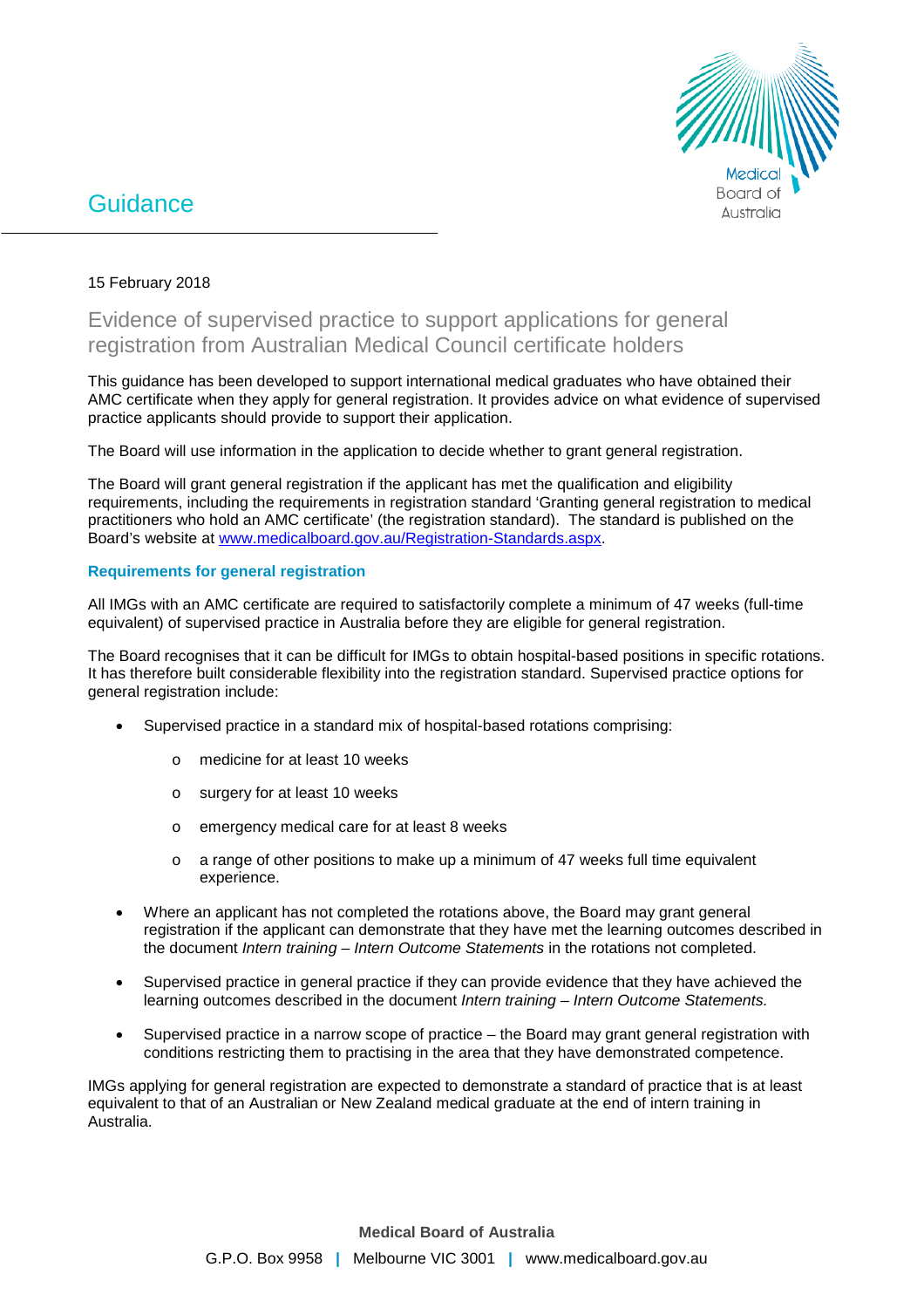### **Expected learning experiences and learning outcomes for IMGs seeking general registration**

The learning experiences and learning outcomes for IMGs are the same as those for Australian or New Zealand medical graduates at the end of intern training in Australia. The learning outcomes are described in the document titled *Intern Training – Intern Outcome Statements* and the learning experiences for each of the core experiences (rotations) are defined in the document *Intern training – Guidelines for terms*. Both of these documents have been developed by the AMC and approved by the Board. These documents are published in full on the Board's website at [www.medicalboard.gov.au/Registration/Interns/Guidelines](http://www.medicalboard.gov.au/Registration/Interns/Guidelines-resources-tools.aspx)[resources-tools.aspx.](http://www.medicalboard.gov.au/Registration/Interns/Guidelines-resources-tools.aspx)

The following is a summary of the outcome statements and core rotations.

| <b>Document</b>                                      |                                                                                                                                                                                                                                                                                                                                                                                                                                                                                                                                                                                                                      |
|------------------------------------------------------|----------------------------------------------------------------------------------------------------------------------------------------------------------------------------------------------------------------------------------------------------------------------------------------------------------------------------------------------------------------------------------------------------------------------------------------------------------------------------------------------------------------------------------------------------------------------------------------------------------------------|
| <b>Intern Outcome statements</b><br>(Domains)        | The intern as scientist and scholar<br>The intern as practitioner<br>The intern as a health advocate<br>The intern as a professional and leader                                                                                                                                                                                                                                                                                                                                                                                                                                                                      |
| Guidelines for terms (core<br>experiences/rotations) | Clinical experience in medicine:<br>This term must provide supervised experience in caring for patients who<br>have a broad range of medical conditions, and opportunities for the intern to<br>participate in:<br>assessing and admitting patients with acute medical problems<br>$\bullet$<br>managing inpatients with a range of medical conditions, including chronic<br>$\bullet$<br>conditions<br>discharge planning, including preparing a discharge summary and other<br>$\bullet$<br>components of handover to a general practitioner, subacute facility,<br>residential care facility, or ambulatory care. |
|                                                      | Clinical experience in surgery:<br>This term must provide supervised experience in caring for patients who<br>together represent a broad range of acute and elective surgical conditions,<br>and exhibit the common features of surgical illness, including the metabolic<br>response to trauma, infection, shock and neoplasia.                                                                                                                                                                                                                                                                                     |
|                                                      | Clinical experience in emergency medical care:<br>This term must provide closely supervised experience in assessing and<br>managing patients with acute, undifferentiated illnesses, including assessing<br>and managing the acutely ill.                                                                                                                                                                                                                                                                                                                                                                            |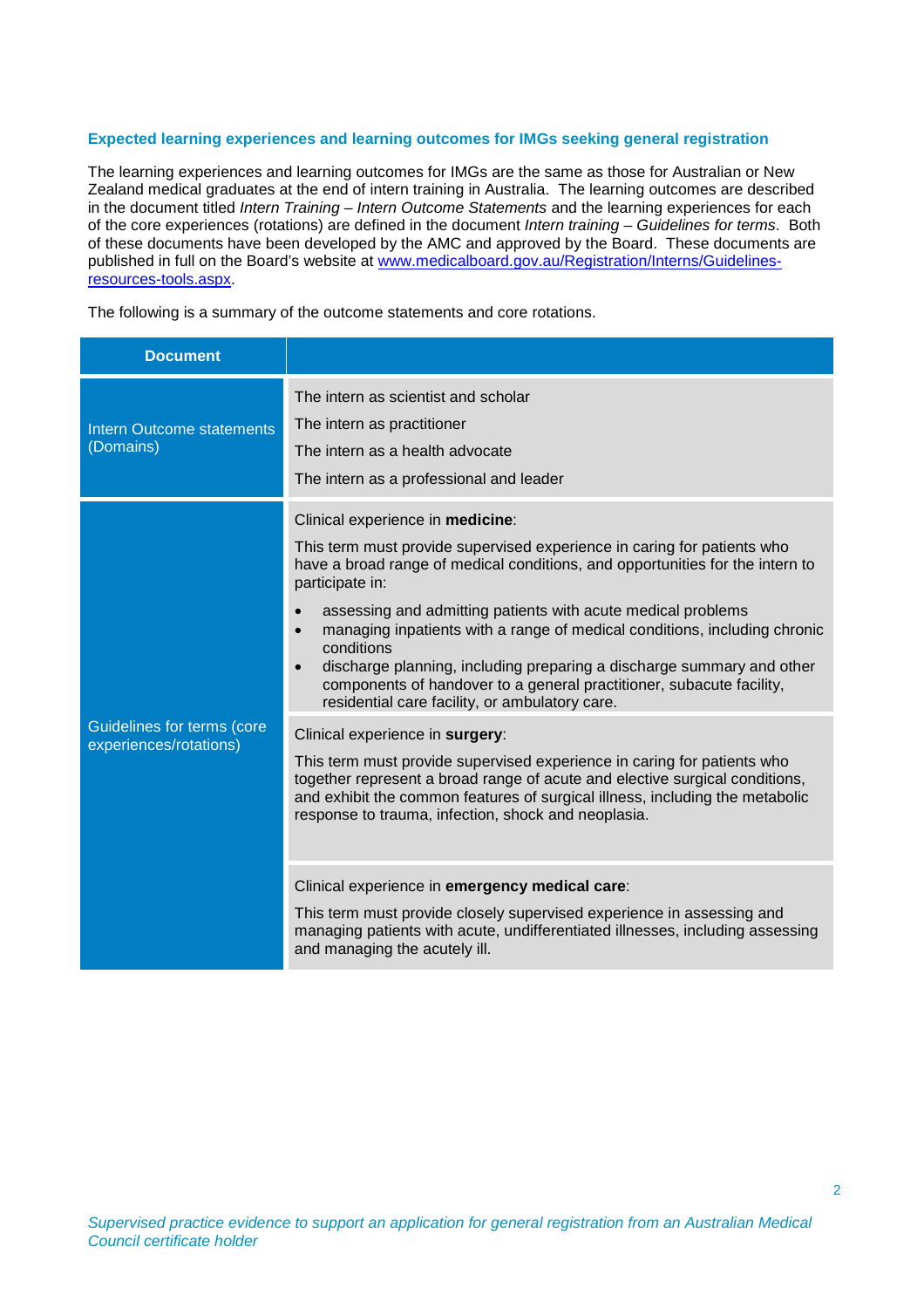#### **Evidence of supervised practice required to support applications for general registration**

Relevant supporting evidence, as outlined in the Board's registration standard, must be submitted with the IMG's application for general registration. The Board will also take into consideration information provided previously to the Board/AHPRA, including work performance reports and/or statements of service. Work performance reports must confirm that the IMG performs consistently at the level expected in each criteria.

#### **Letter of recommendation**

The letter of recommendation must:

- be on the employer's letterhead.
- contain the practitioner's name.
- contain details of service including:
	- o the date that the practitioner commenced and finished working in the supervised practice position

**[Note:** If the practitioner is still working in the position, it is acceptable for the letter to confirm this instead of providing an end date.]

- o whether the work has been full time, part-time or a combination. If any of the work has been part-time, provide details of FTE worked
- o the start and end date of each rotation undertaken (only required for hospital-based positions)
- o the number of weeks FTE completed, excluding periods of leave.

**Note:** Where the signatory of the letter of recommendation is unable to confirm 47 weeks of FTE supervised practice, the practitioner will be required to provide supporting evidence with their application for general registration to demonstrate completion of the entire period of supervised practice required by the Board.

- state whether the applicant has achieved the expected learning outcomes as described in the document *Intern training – Intern Outcome Statements* for each rotation.
- state whether it is recommended that the practitioner be granted general registration based on their demonstrated competency to practise as a medical practitioner and
- be signed by the Director of Training, Director of Medical Services or other person who is acceptable to the Board and is authorised to sign-off on the satisfactory completion of supervised practice.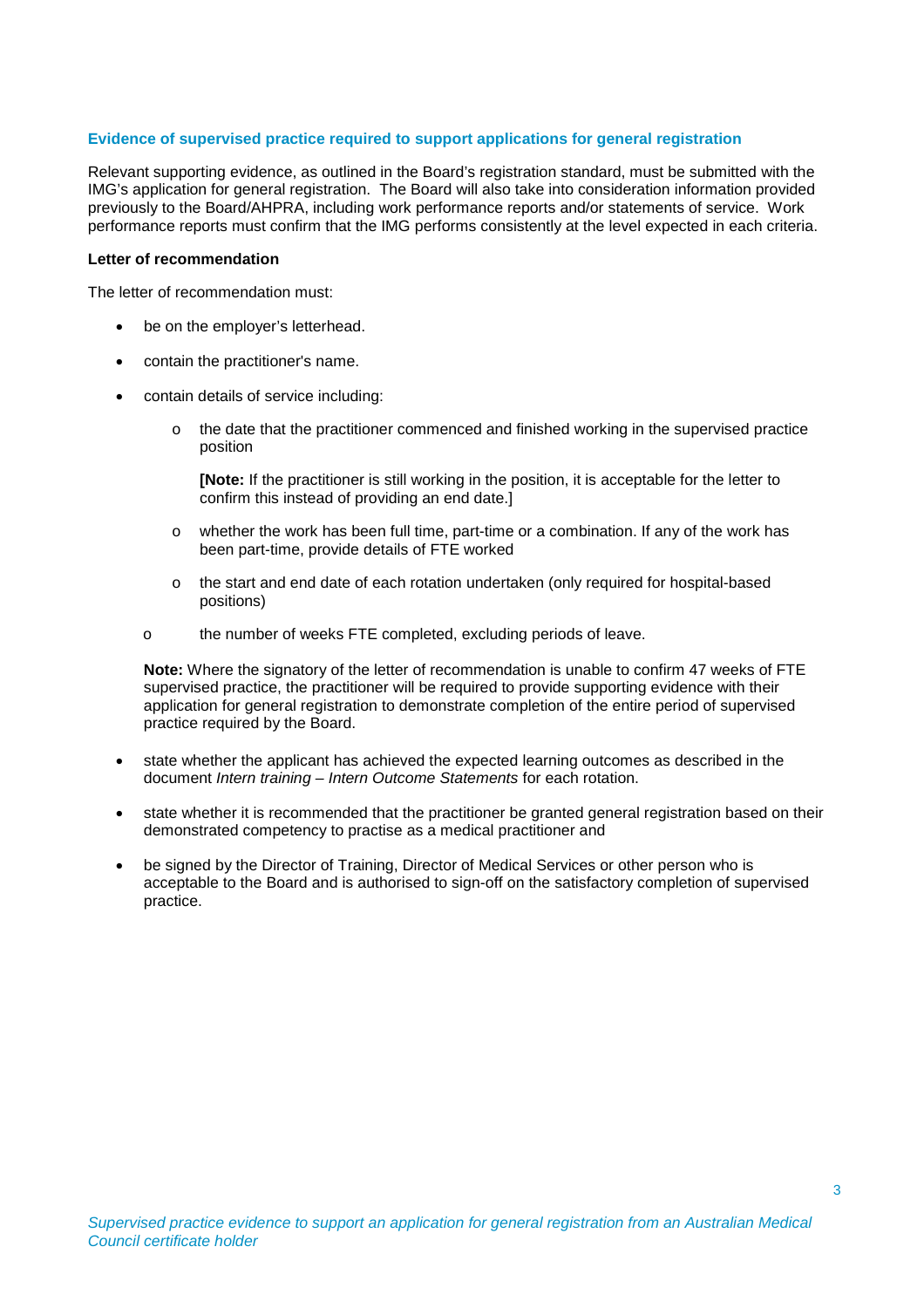| <b>Supervised practice</b><br>completed                | <b>Supporting evidence required</b>                                                                                                                                                                                                                                                                                                                                                                                                                                                                                                                                                               |
|--------------------------------------------------------|---------------------------------------------------------------------------------------------------------------------------------------------------------------------------------------------------------------------------------------------------------------------------------------------------------------------------------------------------------------------------------------------------------------------------------------------------------------------------------------------------------------------------------------------------------------------------------------------------|
| Core experiences<br>(rotations) have been<br>completed | A letter of recommendation completed by the Director of Training,<br>1.<br>Director of Medical Services or other person who is acceptable to the<br>Board and is authorised to sign-off on the satisfactory completion of<br>supervised practice. This must include the information outlined in the<br>Letter of recommendation section above.<br>2.<br>Written confirmation from the IMG's Board approved principal supervisor                                                                                                                                                                   |
|                                                        | that the IMG has satisfactorily completed the required core rotations, and<br>a range of other rotations/positions to make up the balance of the 47<br>weeks full-time equivalent supervised practice.                                                                                                                                                                                                                                                                                                                                                                                            |
|                                                        | This must be in the form of work performance reports, on the template<br>approved by the Board, completed by the IMG's approved principal<br>supervisor.                                                                                                                                                                                                                                                                                                                                                                                                                                          |
|                                                        | Where the IMG has completed an internship in an accredited intern position in Australia, the<br>Board's Certificate of completion of an accredited internship is acceptable in lieu of the above<br>requirements.                                                                                                                                                                                                                                                                                                                                                                                 |
| Core experiences<br>(rotations) not completed          | A letter of recommendation completed by the Director of Training,<br>1.<br>Director of Medical Services or other person who is acceptable to the<br>Board and is authorised to sign-off on the satisfactory completion of<br>supervised practice. This must include the information outlined in the<br>Letter of recommendation section above.                                                                                                                                                                                                                                                    |
|                                                        | 2.<br>Evidence that the IMG has achieved all expected learning outcomes.                                                                                                                                                                                                                                                                                                                                                                                                                                                                                                                          |
|                                                        | This can be demonstrated through work performance reports, on the<br>template approved by the Board, completed by the IMG's principal<br>supervisor. Work performance reports will only be accepted as evidence<br>that this requirement has been met when the reports demonstrate the<br>learning experiences the IMG obtained that enabled them to achieve all<br>expected learning outcomes. (Refer to the Intern Training - Intern<br>Outcome Statements and Intern training - Guidelines for terms<br>documents on the Board's website.)                                                     |
|                                                        | Note: Where the previously submitted work performance reports do not<br>provide sufficient information to confirm how the IMG has achieved all<br>expected learning outcomes, the principal supervisor must provide additional<br>comments in the work performance reports or standalone evidence to<br>support the application for general registration. Previously submitted work<br>performance reports do not need to be re-submitted and will be used to<br>confirm that the IMG performs consistently at the level expected in each<br>criteria and has met the learning outcomes expected. |